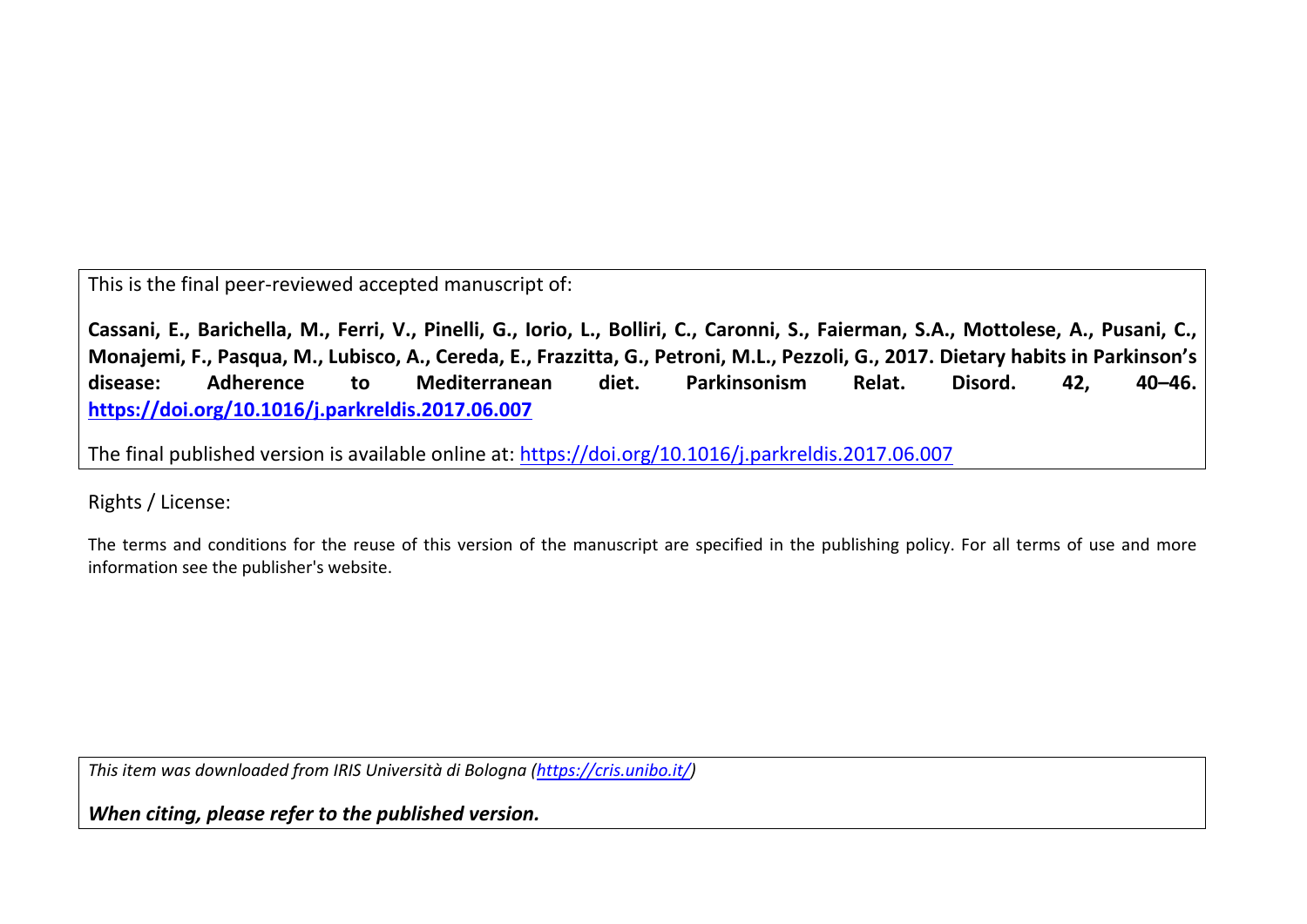# Dietary habits in Parkinson's disease: Adherence to Mediterranean diet

Erica Cassani [a,](#page-1-0) \*, Michela Barichella a, Valentina Ferri a, Giovanna Pinelli a, [b,](#page-1-1) Laura Iorio a,Carlotta Bolliri a, Serena Caronni a, Samanta A. Faierman<sup>a</sup>, Antonia Mottolese<sup>a</sup>, Chiara Pusani [a,](#page-1-0) Fatemeh Monajemi [a,](#page-1-0) Marianna Pasqua [a,](#page-1-0) [Al](#page-1-5)essandro Lubisco [c,](#page-1-2) Em[a](#page-1-0)nuele Cereda <sup>d</sup>, Giuseppe Frazzitta <sup>e</sup>, Maria L. Petroni <sup>†</sup>, Gianni Pezzoli <sup>a</sup>

<span id="page-1-0"></span><sup>a</sup> *Parkinson Institute, ASST G.Pini-CTO, ex ICP, Milan, Italy*

<span id="page-1-1"></span>b Department of Parkinson Disease Rehabilitation, Moriggia-Pelascini Hospital, Gravedona ed Uniti, Fondazione Europea Ricerca Biomedica (FERB), Italy

<span id="page-1-2"></span><sup>c</sup> *Department of Statistical Sciences* "*P. Fortunati*"*, University of Bologna, Bologna, Italy*

<span id="page-1-3"></span><sup>d</sup> *Nutrition and Dietetics Service, Fondazione IRCCS Policlinico San Matteo, Pavia, Italy*

<span id="page-1-5"></span><span id="page-1-4"></span>e Department of Parkinson's disease and Brain Injury rehabilitation. Moriagia-Pelascini Hospital. Gravedona ed Uniti. Como. Italy

<sup>f</sup> *Scientific Coordinator of Osservatorio Grana Padano, Italy*

\* Corresponding author.

E-mail address: erica.cassani@live.it (E. Cassani).

### **Abstract**

Introduction: Our objective is to describe the dietary habits, food preferences and adherence to Mediterranean diet (MeDi) of a large sample of Italian Parkinson's Disease (PD) patients compared to a group of controls.

Methods: Dietary habits of 600 PD patients from throughout Italy and 600 controls matched by gender, age, education, physical activity level and geographical residence, were collected using the ON-GP Food Frequency Questionnaire. Then, we compared patients by disease duration and the presence of swallowing disturbances.

Results: Overall, adherence of PD patients (males, 53.8%; mean disease duration,  $9.2 \pm 7.0$  years) to MeDi was similar to controls (score,  $4.8 \pm$ 1.7 vs.  $4.9 \pm 1.6$ ; P ¼ 0.294). Patients consumed less alcohol and fish and drank significantly less water, coffee, and milk which resulted also in lower total fluids intake. On the contrary, they ate more fruit, cooked vegetables, cereals and baked items, more dressings and more sweets in general. Disease duration was associated with increased intake of several food groups but it was not associated with changes in MeDi score (P  $\frac{1}{4}$  0.721). Patients with swallowing disturbances (n  $\frac{1}{4}$  72) preferred softer and more viscous food but preferences did not result in differences in dietary pattern. However, patients with dysphagia drank less fluids ( $P = 0.043$ ).

Discussion: PD patients presented different dietary habits and food preferences compared to the general population and adherence to MeDi was not associated with disease duration. Self-reported dysphagia was associated with reduced intake of fluids. These aspects may be amenable to change in order to improve the management of nutritional issues in this patient population.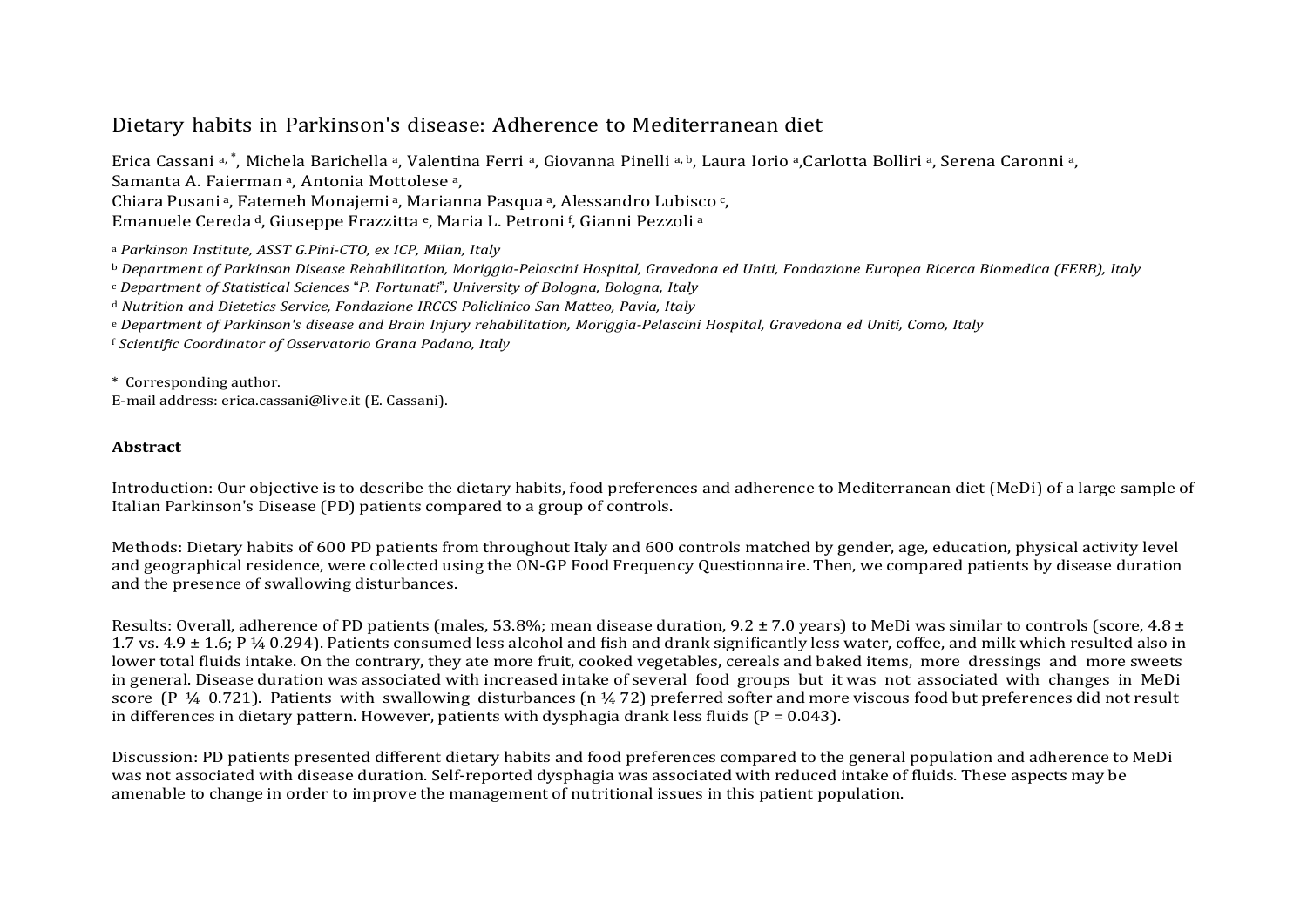#### **1. Introduction**

Besides having a potential role in the etiopathogenesis of the disease [1,2], nutrition has an important role to play in the integrated management of Parkinson's disease (PD) [3]. Body weight can variably modify during the course of the disease. Weight loss may characterize the pre-clinical stage of the disease, while weightgain in the first years of the disease may reflect benefits deriving from positive response to pharmacological treatments. Disease progression is associated with body weight reduction despite compensatory food intake, even in presence of increasing food intake, whilst neurosurgical procedures usually result in importantweight gain and related metabolic complications [3,4]. Dietary amino acids (especially neutral amino acids) compete with levodopa for absorption from the gut and through the blood-brain barrier, reducing the efficacy of the drug [5]. To optimize the effects of levodopa, PD patients should follow a protein redistribution diet, with a low-protein lunch and protein intake in the evening. Some patients may require cereal devoid of protein for lunch [6]. Dysautonomic manifestations could get significant benefit from dietary management [3,7]. Approximately, 60% of patients suffer from constipation. This makes a fiber-rich diet together with correct hydration essential [8]. Besides, probiotics and prebiotics may be a useful adjuvant therapy [9]. Dysphagia for solid food or liquids or both occurs in the advanced stages and is associated with the risk of complications, which may even be serious, such as malnutrition or ab ingestis pneumonia [10]. A semisolid diet and the use of thickeners are required to treat dysphagia, while in some cases enteral nutrition is required.

These considerations show how important nutrition is in PD and how investigations on dietary habits of PD patients can provide findings of considerable interest. To date, few investigations have been performed in PD patients and their sample size was small [11-14]. In a recent article [4] we described micronutrients and macronutrients intake in a large group of PD patients and focused on energy balance, protein redistribution, the influence of protein intake on levodopa therapy, and constipation. However, in the last two decades, there has been also growing interest in the possible implications of dietary pattern, particularly the Mediterranean diet (MeDi). A prospective study has shown an inverse association be- tween adherence to MeDi and risk of PD [2]. A recent case-control study conducted in the US has found that PD patients adhere less than controls to a Mediterranean-type diet and their behavior was associated with age at onset [11]. To expand the knowledge in this area, the objective of this study was to assess dietary habits, food preferences and adherence to MeDi in Italian PD patients compared to controls and in-between patients with and without self-perceived swallowing difficulties.

#### **2. Methods**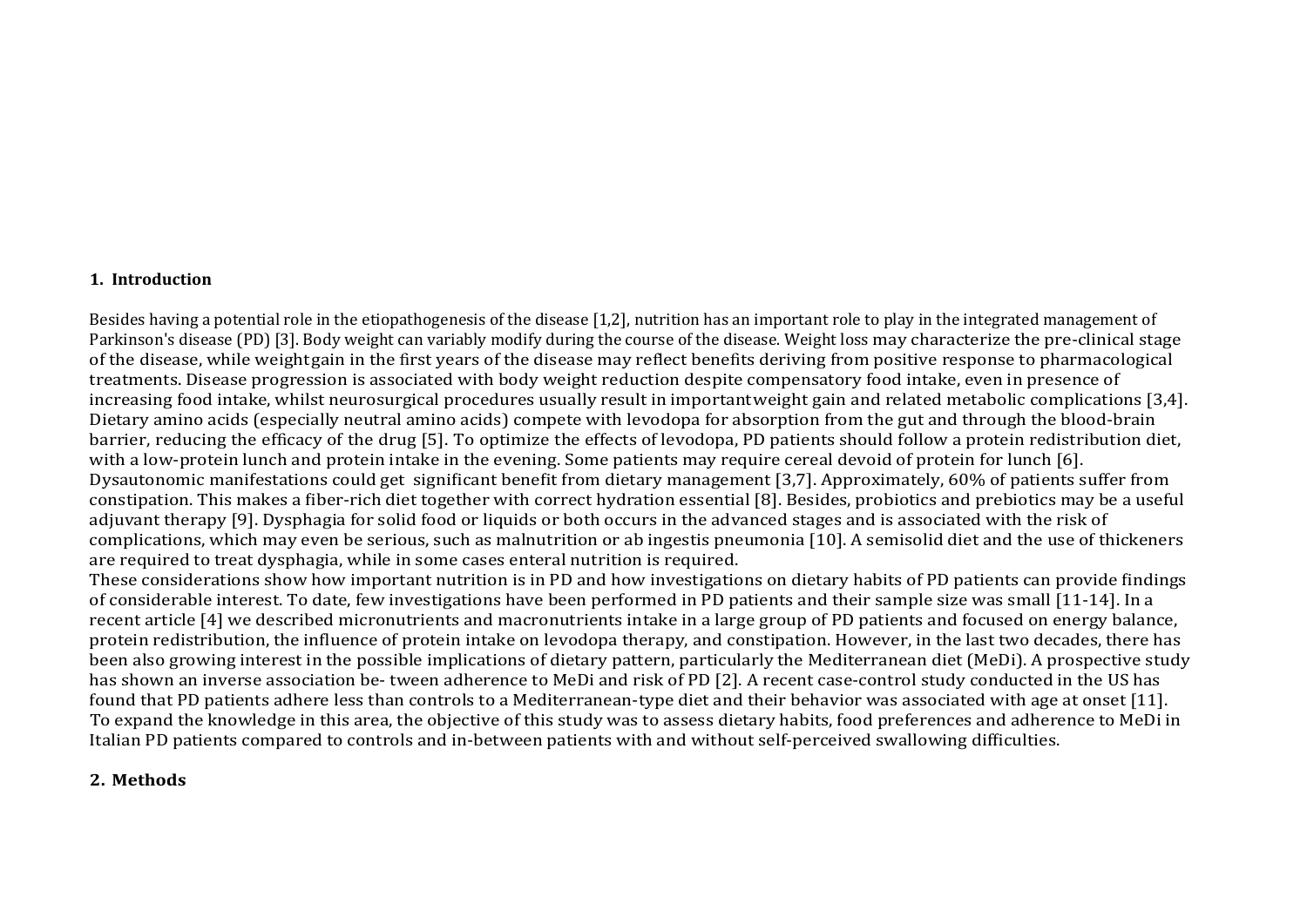## 2.1. Study population

We conducted a large case-control observational study [4]. Dietary habits and lifestyle of patients suffering from idiopathic Parkinson's disease (PD) with normal cognitive functions (MMSE >24 points), from all Regions of Italy and recruited consecutively among the PD patients attending the outpatient neurology clinic of the Parkinson Institute (ASST G. Pini-CTO, ex ICP, Milan, Italy) were the subject of this study. The Parkinson Institute is located in Lombardy, the most populated Region of Italy (total inhabitants: 10.003.419 www.demo.istat.it [accessed 18th January 2016]). The dietary habits of the patients were then compared with those of a control group matched [1:1] by gender, age [±1 year], education, physical activity level and geographical area. Controls were selected among all the patients in the database of the "ON-GP" software freeware online, developed by the Grana Padano Observatory (OGP) [15,16]. Some of the controls were the spouses of the patients included or people accompanying them or other patients attending the hospital for other minor health reasons (minor neurologic, orthopedic, dermatologic [not allergic] or ophthalmologic disorders). Subjects and patients reporting the use of any type of dietary supplement and/or receiving artificial nutritional support were excluded. All the subjects recruited provided their informed consent to the study. The study was approved by the local Ethics Committee.

## 2.2. Assessments

The online "ON-GP" Software freeware was used [15,16]. This software is able to collect the following information: gender; age; geographical area (residence); education; type of occupation; anthropometric data (body weight, height, body mass index [BMI]); time dedicated to household chores, free time dedicated to sedentary hobbies and physical activity. Based on this information, the software then provides an estimate of resting energy expenditure (REE) according to the Harris-Benedict equations [17] and physical activity level (PAL) according to Italian guidelines (LARN) [18].

Trained dieticians (not blinded to diagnosis) completed the questionnaire by interviewing patients directly (with the aid of caregivers whenever necessary to avoid missing items). 24-hour dietary recall associated with the use of a food atlas was also considered for consistency of portion size. Dietary habits were investigated with a semi-quantitative 66-item Food Frequency Questionnaire (FFQ) included in the "ON-GP" Software [15,16], with the objective of assessing the frequency of consumption of the main food groups and drinks over the last 12 months. Moreover, the software provided the calculation of daily calorie, macronutrient, micronutrient and fluid intakes according to the Italian Food Composition Tables [19]. In this way any excesses and/or deficiencies were highlighted. Based on the data processed, the soft- ware enabled us to print a report containing personalized advice to give the patient. All the histories were then saved and collected in a password-

protected, web-based database, which can be extracted in Excel format and used for statistical analyses. Then, for each participant we calculate the MeDi score (range: 0 to 9 points; higher score indicated greater adherence to the MeDi) according to the well- established method recently used also by Alcalay et al. [11,20] for conducting a similar analysis in PD patients. First, we regressed caloric intake (measured in kilocalories) and calculated the derived residuals of daily gram intake for each of the following 7 food categories: dairy, meat, fruits, vegetables, legumes, cereals, and fish. Therefore, 1 point was assigned for each beneficial component (fruits, vegetables,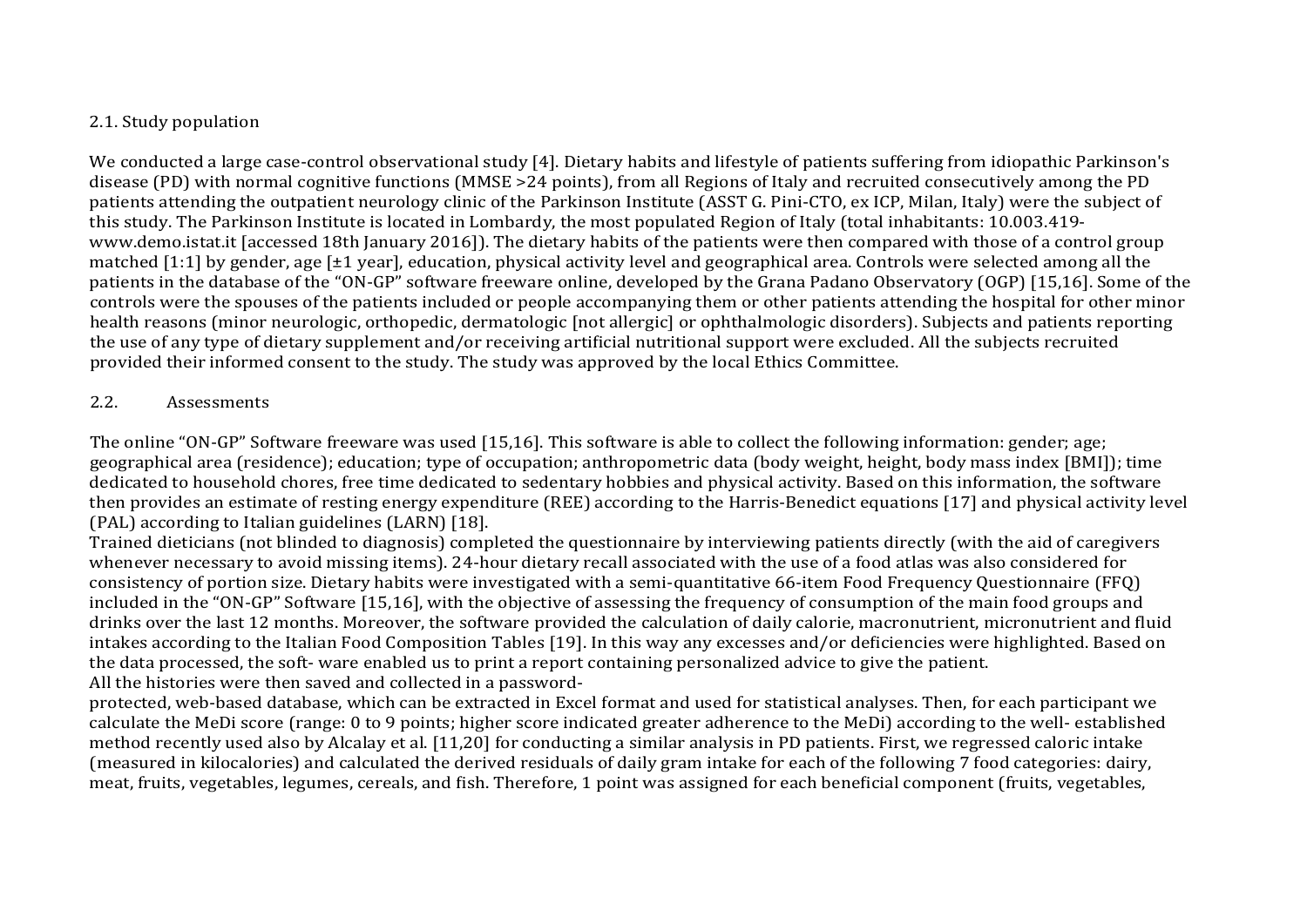legumes, cereals, and fish) whose caloric- adjusted intake was equal or above the sex-specific median. Then, detrimental components (meat and dairy products) whose caloric- adjusted intake equal or below the median were scored similarly. Intake ratio of monounsaturated fats to saturated fats above the sex-specific median and mild to moderate alcohol consumption (>0 to <30 g/day) were also given 1 point each. Participants were given a zero for each of the categories if the caloric-adjusted consumption was outside the range described above.

Furthermore, on the same day and in collaboration with the neurologist, the following clinical information was collected for all PD patients by interviewing: duration of disease, Unified Parkinson Disease Rating Scale (UPDRS) from part I to part IV [21], and disease severity (Hoehn and Yahr [HY] staging system) [22]. The presence of swallowing disturbances was assessed using the specific item of UPDRS part II which is consistent with the screening question included in the "Non Motor Symptom Questionnaire" ("Have you experienced any difficulty in swallowing food or drink or problem with choking?") recommended by the task force of the Movement Disorders Society [23,24].

## 2.3. Statistical analysis

All analyses were performed using the SPSS 23.0 for Windows (SPSS Inc., Chicago, Illinois). All statistical tests were two-tailed, and a pvalue <0.05 was assumed to be statistically significant. Descriptive statistics of categorical variables were presented as counts and percentages, while continuous variables were reported as mean and standard deviation. Particularly, data on foods consumption were presented as crude values (unadjusted for energy intake) as they were not collected to address the pathophysiologic role of diet in PD.

Between-group comparisons of continuous variables were per- formed using the Student's t-test (between two groups) and ANOVA (among multiple groups). Particularly, a t-test for paired data was used to compare patients and controls, while in the other cases an unpaired t-test was adopted. Categorical variables were analyzed by Fisher's exact test. First, data on principal food consumptions were compared between PD patients and controls. Then, the dietary habits of patients were compared across tertiles of disease duration, and by presence of swallowing disturbances.

# **3. Results**

A total of 600 PD patients (males, 53.8%; mean age, 68.6 ± 9.4 years; mean disease duration, 9.2 ± 7.0 years) and 600 controls (mean age,  $68.6 \pm 9.4$  years) from all over Italy were interviewed. The comparison of the mean values of the two groups disclosed that PD patients had lower BMI (26.2 ± 4.9 vs. 28.5 ± 6.4 kg/m2; P < 0.001), although their intake of calories, macronutrients and different micronutrients (iron, zinc, vitamin A, C and folates) was significantly higher [4].

Mean daily intake (in g or ml) of foods and drinks was estimated. The results are shown in Table 1. It can be seen that PD patients drank significantly less water, coffee, tea, milk (either skimmed or partly skimmed or whole), alcoholics - which resulted also in lower total fluids intake (1594  $\pm$  546 vs. 1884  $\pm$  560 mL/day; P < 0.001) - and consumed less fish. Their consumption of meat and cured meat was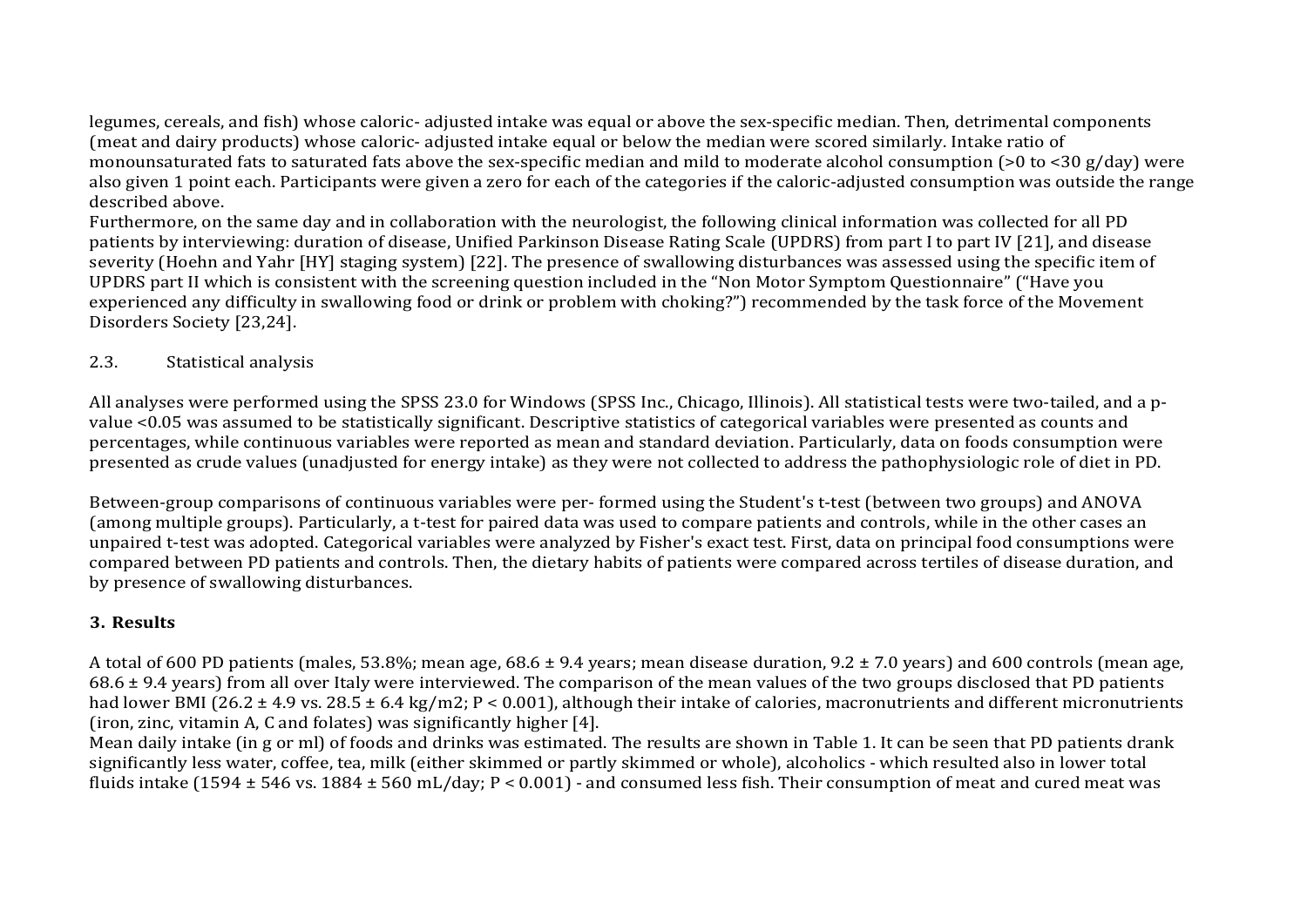lower, albeit not significantly. They ate more soy milk or yogurt, fruit, cooked vegetables, cereal and baked items, more dressings and more sweets in general. They usually ate softer and more viscous food, which is more suitable for people who have difficulty swallowing, such as vegetable pure´e, milk puddings and custards, ice cream and oil. Despite the higher intake of several food groups in PD patients than controls, no significant differences were observed in dietary pattern (P 0.294; Fig. 1).

Then, given the positive association previously found between disease duration and protein-calorie intake [4], we evaluated its relationship also with dietary habits. Disease duration was associ- ated with increasing intake of different food groups, such as soft dairy products, soy milk or yogurt, pasta and rice, vegetable soup/ pure´e, margarine, and milk puddings and custards. Oatmeal consumption appeared to increase at the expenses of sweetened breakfast cereals. The same applied to sweets containing sugar, milk puddings and custards in replace of other sweet snacks, while longer duration was associated with reduced consumption of arti- ficial sweeteners, seed oil and coffee (Supplementary Table 1). However, we did not observe significant changes in dietary pattern with disease duration (for trend over tertiles of MeDi score, P 0.721), even after adjusting for potential confounders (gender, age at onset, physical activity level and education; P 0.622) (Fig. 1). No association was also found between MeDi score and ageat onset. Swallowing disorders were reported by 72 patients (12%) and were positively associated with male gender, disease severity, and age at assessment but did not resulted in differences in body weight, BMI, and calorie and nutrient intake (Table 2). Patients with dysphagia drank less water (P 0.011), milk and fluids in general (P 0.043) but consumed more fizzy drinks. They preferred softer and more viscous foods (Table 3), such as yogurt, pasta and po- tatoes (instead of bread and pizza), cooked and pureed vegetables (instead of raw ones), milk puddings and custards (instead of other sweet snacks and chocolate) and consumed more oil (instead of other dressings). Sweetened breakfast cereals and legumes were preferred to oatmeal and eggs, respectively. However, no effect on MeDi score was detected  $(P=0.638)$ .

### 4. Discussion

In the present study we observed that PD patients have different dietary habits and food preferences than controls but these differences did not appear to influence adherence to MeDi. Disease duration was associated with changes in the consumption of some food groups but again these did not influence dietary pattern. Finally, swallowing disturbances did not appear to be associated with MeDi score although patients reporting them preferred softer and more viscous foods.

Regarding dietary habits, the significant reduction in fish consumption, and the trend to reduced intake of meat and cured meat may be due to an erroneous interpretation of the protein redistribution diet. Patients did not curb the consumption of other sources of protein, such as eggs and dairy products (cheeses, sweetened yogurt) and actually consumed more of them than controls. The reduction in milk consumption may be the result of the decision to have a low protein breakfast [5,6], and to make up for this PD patients eat a sweetened yogurt as a snack in the afternoon or after dinner. Also the increased consumption of soy milk may be due to an erroneous interpretation of the protein redistribution diet, since some patients consider it a low protein choice, to be used also at breakfast. The reduced consumption of coffee and alcohol is consistent with the well-known behavioral traits of PD patients before the onset of the disease i.e. their ten- dency to avoid any kind of vice. Furthermore, coffee and also tea may be reduced to avoid worsening of tremor [25], whereas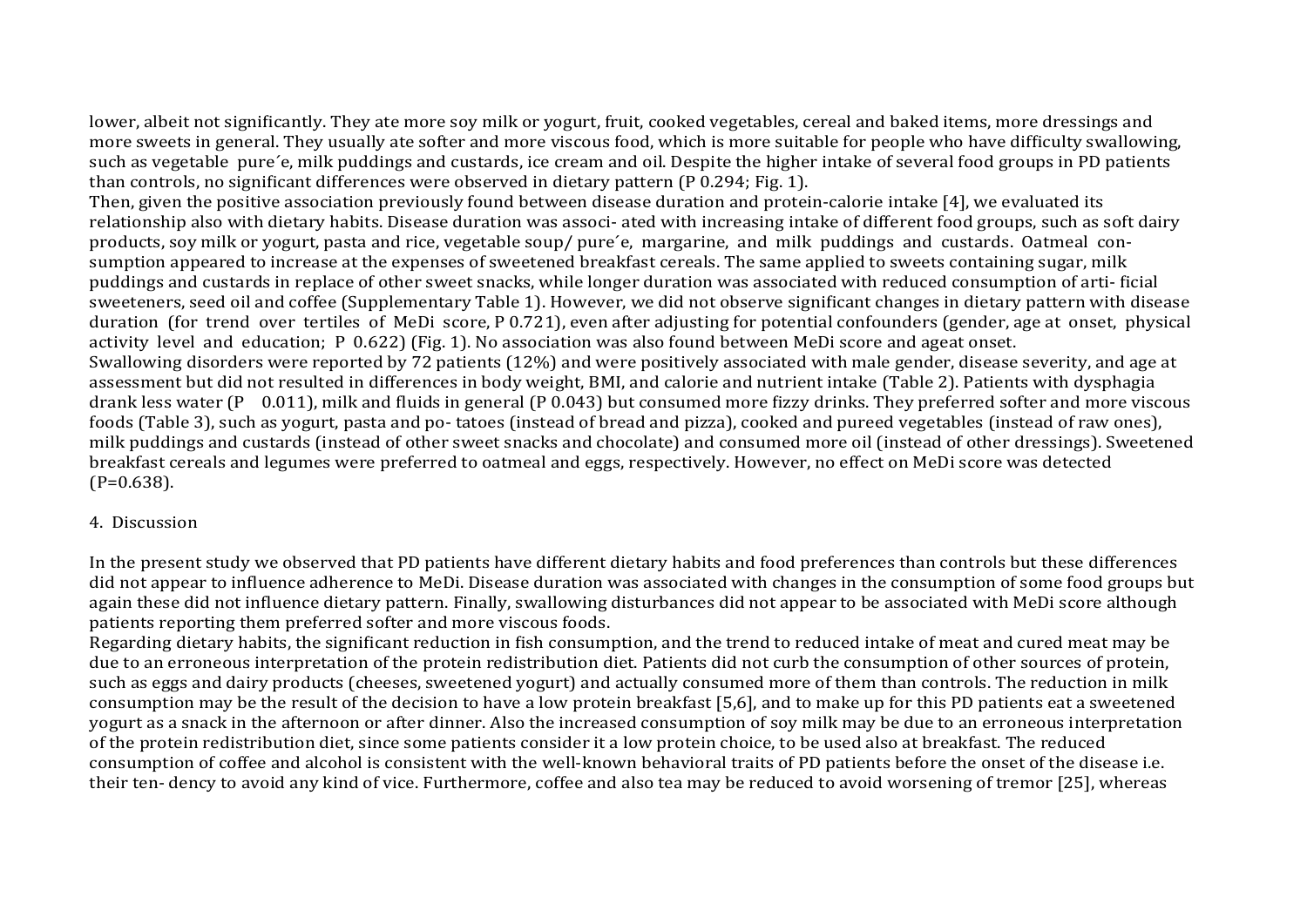alcohol intake may be diminished because of the fear of interactions with pharmacological therapy. The increased intake of sweets (which was significant for milk puddings and custards) may be an attempt to compensate for depression, which is common in PD [13] but the seeking for more tasty foods could be influenced also by hyposmia [6,26].

Nowadays, there is also growing interest in the health implications of dietary pattern and adherence to MeDi. Higher adherence to this has been associated with lower risk of neurodegenerative diseases [27], including PD, but also with longer survival in Alz- heimer's disease [28]. Concerning to Mediterranean Diet, PD patients tend to consume less fish and legumes but ate more eggs than controls, while the intake of dairy products was almost similar. However, they consumed less alcohol and more oil. Refined cereals and potatoes were preferred to products made with whole flour and patients consumed less fresh fruit and raw vegetables but ate more cooked and pureed vegetables. These are reasonable interchanges to cope with the need of a good fiber intake due to constipation. Our results are different from those provided by Alcalay et al. [11], who reported a lower adherence of PD patients to MeDi. This discrepancy could be explained by differences in food preferences associated with ethnicity and the fact that the present study has been conducted at a movement disorders clinic, in which nutritional care is integrated with neurologic clinical activities [4]. Besides, we report that, although mean MeDi score values in this study may appear lower than expected, adherence to MeDi is similar to that of other Italian studies conducted in middleaged and old adults [29,30].

The above indicated food preferences of PD patients may be also justified by the presence of chewing and swallowing difficulties in PD patients. Consistently with our previous report [23], 12% of patients were suffering from swallowing disturbances. Indeed, their presence could explain the increased consumption of soft and viscous food, such as potatoes, vegetable puree, cooked vegetables, milk puddings and custards, and olive oil. Texture-modified diets are the first-line strategy in the management of dysphagia [31]. It is interesting to note that body weight, BMI or calorie or nutrient intake were comparable in patients with and without self-reported dysphagia. Swallowing impairment, despite being a life- threatening condition responsible for aspiration pneumonia [10], likely results in malnutrition only when severity is such to require artificial nutrition. Besides, nutritional care is provided on a routine basis at our institute [4]. However, in the initial stages neurogenic dysphagia likely affects fluids intake [10]. This is consistent with our findings, even if patients with swallowing disturbances consumed more fizzy drinks, which are likely to results in more efficacious swallowing [32]. At the base New Italian Eating Pyramid [33] there are hydration and regular physical activity. In subjects

over 65 years, the recommended daily hydration is at least of 2 L of water/day. Our PD patients drink only about 1 L of water (50% of the recommended) and also total fluid intake (despite not taking into account the water from foods) was below the recommended threshold. Therefore, fluid intake should be consider a major nutritional issue in this patient population and we cannot exclude that recommending the use of liquid thickeners e as appropriate e may help improving it. Nonetheless, despite the absence of specific tools for assessing swallowing disturbances in PD, we recognize as a limitation of our study the use of the specific item of UPDRS part II. Although it is consistent with the screening question included in the "Non Motor Symptom Questionnaire" ("Have you experienced any difficulty in swallowing food or drink or problem with choking?") recommended by the task force of the Movement Dis- orders Society [24], previous studies have shown that up to 80% of PD patients present an impairment in swallowing when they are assessed using objective methods [34].

Another limitation we acknowledge is the shortness of the list of foods investigated (compared to other available tools), which could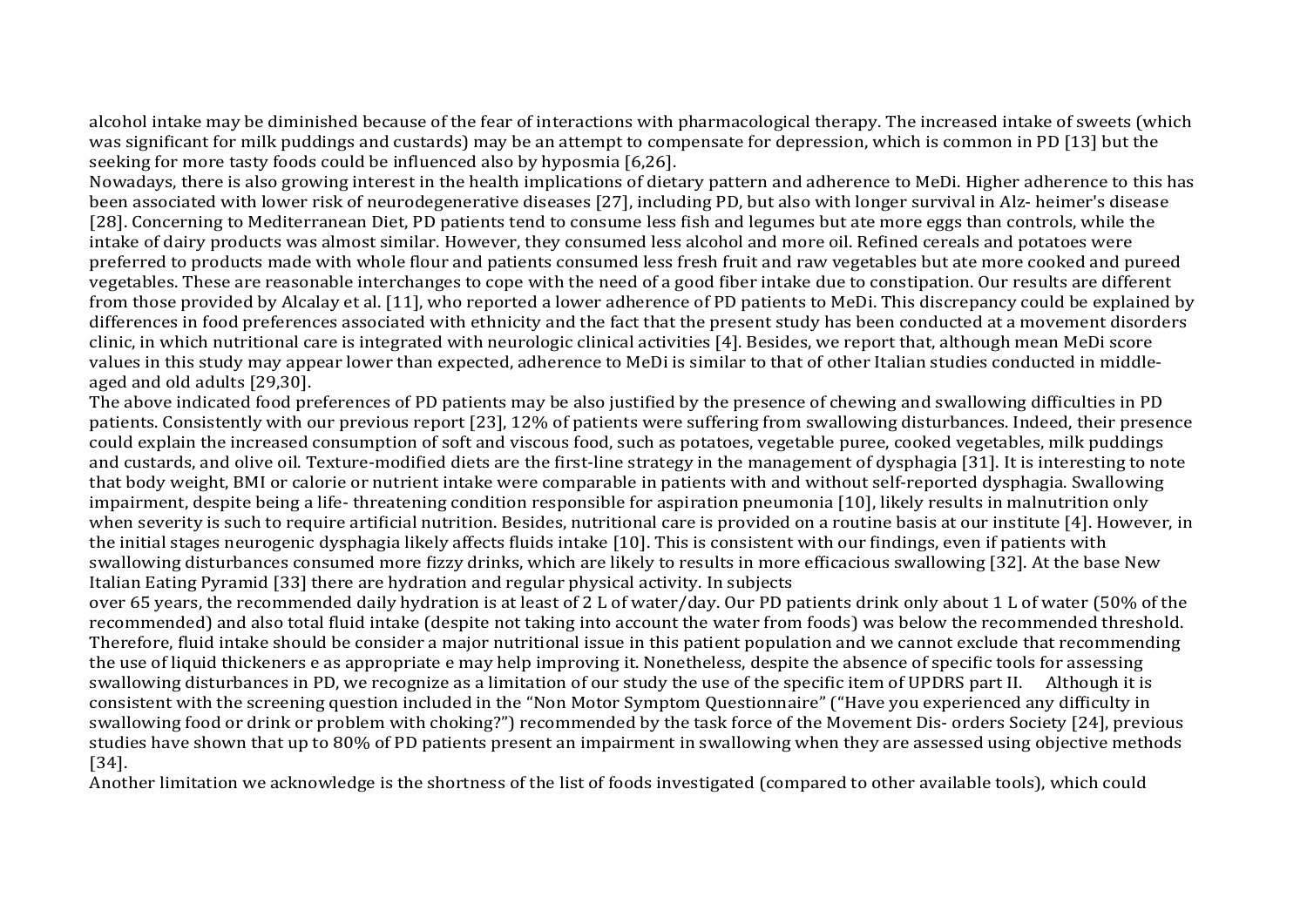result not only in under- and over-reporting but also, for example, in difficulties in assessing seasonal variation on dietary reporting. Nonetheless, although food frequency questionnaires are appropriate for epidemiologic research, some other tools are needed to better assess nutritional status and dietary intakes in clinical care. Finally, we cannot exclude some bias associated with the study site where nutritional care is integrated with neurologic clinical activities.

Thanks to the study of dietary habits in such a large sample of patients, we have shown the importance of focusing also on dietary habits and food preferences in PD patients.

Particularly, the study enabled to identify additional key nutritional aspects that experts in PD can address by correcting dietary mistakes of the patients. Furthermore, our work paves the way for a future study with a prospective longitudinal design, which would enable us to relate the most characteristic nutritional habits of newly diagnosed PD patients to the etiopathogenesis of the disease and to its progression. With this perspective, the use of validated tools for the assessment of dietary habits is recommended.

## **Acknowledgments**

We wish to thank: the "Fondazione Grigioni per il morbo di Parkinson" and "Brain and Malnutrition in Chronic Diseases Asso- ciation" for financial support; Jennifer S Hartwig, MD for assistance in editing the manuscript; Dr. Pier Danio Forni (OSC Healthcare S.r.l Unipersonale) and Consorzio Grana Padano for software use and management.

## **References**

[1] Z.S. Agim, J.R. Cannon, Dietary factors in the etiology of Parkinson's disease, Biomed. Res. Int. 2015 (2015) 672838.<br>[2] X. Gao, H. Chen, T.T. Fung, G. Logroscino, M.A. Schwarzschild, F.B. Hu,

[2] X. Gao, H. Chen, T.T. Fung, G. Logroscino, M.A. Schwarzschild, F.B. Hu,

A. Ascherio, Prospective study of dietary pattern and risk of Parkinson disease, Am. J. Clin. Nutr. 86 (5) (2007 Nov) 1486-1494.

[3] M. Barichella, E. Cereda, G. Pezzoli, Major nutritional issues in the manage- ment of Parkinson's disease, Mov. Disord. 24 (13) (2009 Oct 15) 1881-1892.

[4] M. Barichella, E. Cereda, E. Cassani, G. Pinelli, L. Iorio, V. Ferri, G. Privitera,

M. Pasqua, A. Valentino, F. Monajemi, S. Caronni, C. Lignola, C. Pusani, C. Bolliri,

S.A. Faierman, A. Lubisco, G. Frazzitta, M.L. Petroni, G. Pezzoli, Dietary habits and neurological features of Parkinson's disease patients: implications for practice, Clin. Nutr. 36 (4) (2017), 1054-1061.<br>[5] E. Cereda, M. Barichella, C. Pedrolli, G. Pezzoli, Low-pr

[5] E. Cereda, M. Barichella, C. Pedrolli, G. Pezzoli, Low-protein and protein- redistribution diets for Parkinson's disease patients with motor fluctuations: a systematic review, Mov. Disord. 25 (13) (2010 Oct 15) 2021-2034.<br>
[6] E. Cereda, M. Barichella, G. Pezzoli, Controlled-protein dietary regimens for Parkinsc

[6] E. Cereda, M. Barichella, G. Pezzoli, Controlled-protein dietary regimens for Parkinson's disease, Nutr. Neurosci. 13 (1) (2010

Feb) 29e32.<br>[7] A. [7] A. Fasano, N.P. Visanji, L.W. Liu, A.E. Lang, R.F. Pfeiffer, Gastrointestinal dysfunction in Parkinson's disease, Lancet Neurol. 14 (6)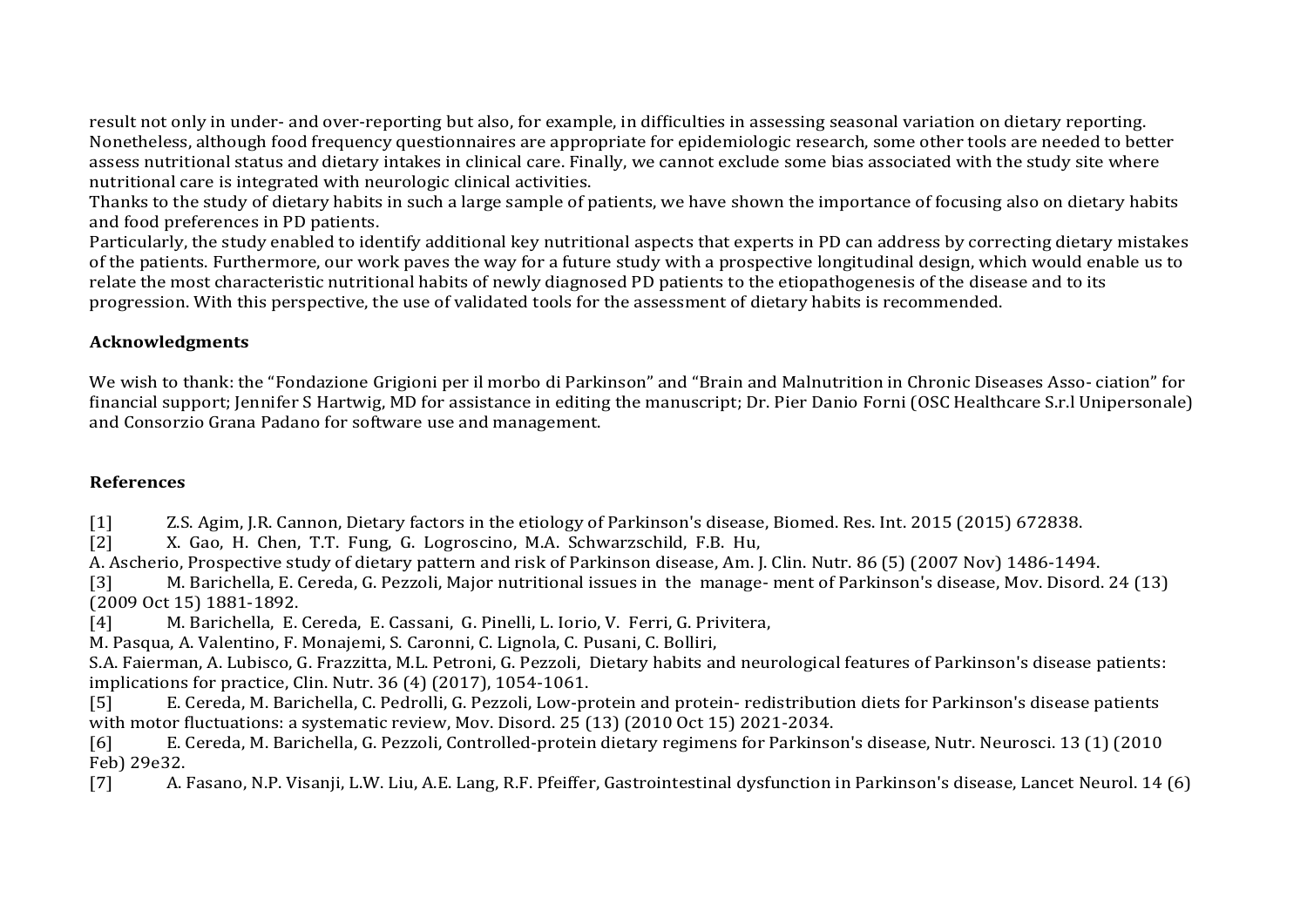(2015 Jun) 625-639.

[8] M. Rossi, M. Merello, S. Perez-Lloret, Management of constipation in Parkin- son's disease, Expert Opin. Pharmacother. 16 (4) (2015 Mar) 547-557.

[9] M. Barichella, C. Pacchetti, C. Bolliri, E. Cassani, L. Iorio, C. Pusani, G. Pinelli,

G. Privitera, I. Cesari, S.A. Faierman, R. Caccialanza, G. Pezzoli, E. Cereda, Probiotics and prebiotic fiber for constipation associated with Parkinson dis- ease: an RCT, Neurology 87 (12) (2016 Sep 20) 1274-1280.<br>[10] L. Suttrup, T. Warnecke, Dysphagia in Parkinson's disease, Dyspha

[10] I. Suttrup, T. Warnecke, Dysphagia in Parkinson's disease, Dysphagia 31 (1) (2016 Feb) 24-32.<br>[11] R.N. Alcalav. Y. Gu. H. Meija-Santana. L. Cote. K.S. Marder. N. Scarmeas. The association betweer

[11] R.N. Alcalay, Y. Gu, H. Mejia-Santana, L. Cote, K.S. Marder, N. Scarmeas, The association between Mediterranean diet adherence and Parkinson's disease, Mov. Disord. 27 (6) (2012 May) 771-774.<br>[12] A. Marczewska, R. De Notaris, S. Sieri, M. Barichella, E. Fus

[12] A. Marczewska, R. De Notaris, S. Sieri, M. Barichella, E. Fusconi, G. Pezzoli, Protein intake in Parkinsonian patients using the EPIC food frequency ques- tionnaire, Mov. Disord. 21 (8) (2006 Aug) 1229-1231.

[13] C. Meyers, M.A. Amick, J.H. Friedman, Ice cream preference in Parkinson's disease, Med. Health R. I. 93 (3) (2010 Mar) 91-92.<br>[14] B. Lorefa€t. W. Ganowiak. U. Wissing. A.K. Grane′rus. M. Unosson. Food habits and int

B. Lorefa€t, W. Ganowiak, U. Wissing, A.K. Grane´rus, M. Unosson, Food habits and intake of nutrients in elderly patients with Parkinson's disease, Geron- tology 52 (3) (2006) 160-168.<br>[15] D. Festi, A. Colecchia, S. Pini, E. Scaioli, C. Maffeis, S. Co.

[15] D. Festi, A. Colecchia, S. Pini, E. Scaioli, C. Maffeis, S. Coccheri, M.L. Petroni, Development and application of a simple and powerful tool for nutrition and

lifestyle education for the Italian general population by general practitioners and family paediatricians, Mediterr. J. Nutr. Metab. 2 (2009) 139-144.<br>[16]

[16] V. Bollati, C. Favero, B. Albetti, L. Tarantini, A. Moroni, H.M. Byun, V. Motta,

D.M. Conti, A.S. Tirelli, L. Vigna, P.A. Bertazzi, A.C. Pesatori, Nutrients intake is associated with DNA methylation of candidate inflammatory genes in a population of obese subjects, Nutrients 6 (10) (2014) 4625-4639.<br>[17] D.C. Frankenfield, E.R. Muth, W.A. Rowe, The Harris-Benedict stud

[17] D.C. Frankenfield, E.R. Muth, W.A. Rowe, The Harris-Benedict studies of hu- man basal metabolism: history and limitation, J. Am. Diet. Assoc. 98 (1998) 439-445.<br>[18] LARN, Livelli Di Assun

[18] LARN, Livelli Di Assunzione Di Riferimento Di Nutrienti Ed Energia Per La Popolazione Italiana IV Revisione, 2014.<br>[19] Istituto Nazionale di Ricerca per gli Alimenti e la Nutrizione (I.N.R.A.N.), Tabelle di composizi

[19] Istituto Nazionale di Ricerca per gli Alimenti e la Nutrizione (I.N.R.A.N.), Tabelle di composizione degli Alimenti.

Aggiornamento 2000, EDRA Med. Publ. New Media (2000).<br>[20] A. Trichopoulou, T. Costacou, C. Bamia, D. Trichopo [20] A. Trichopoulou, T. Costacou, C. Bamia, D. Trichopoulos, Adherence to a Mediterranean diet and survival in a Greek population, N. Engl. J. Med. 348 (2003) 2599-2608.<br>[21] S. Fahn. R.L. Elton. UPDRS Pro

[21] S. Fahn, R.L. Elton, UPDRS Program Members. Unified Parkinson's disease rating scale, in: S. Fahn, C.D. Marsden, M. Goldstein, D.B. Calne (Eds.), Recent Developments in Parkinson's Disease, vol. 2, Macmillan Healthcare Informa- tion, Florham Park, NJ, 1987, pp. 153-163, 293-304.<br>[22] M. Hoehn

[22] M. Hoehn, M. Yahr, Parkinsonism: onset, progression and mortality, Neurology 17 (1967) 427-442.<br>[23] E. Cereda, R. Cilia, C. Klersy, M. Canesi, A.L. Zecchinelli, C.B. Mariani, S. Tesei.

[23] E. Cereda, R. Cilia, C. Klersy, M. Canesi, A.L. Zecchinelli, C.B. Mariani, S. Tesei,

G. Sacilotto, N. Meucci, M. Zini, I.U. Isaias, E. Cassani, S. Goldwurm,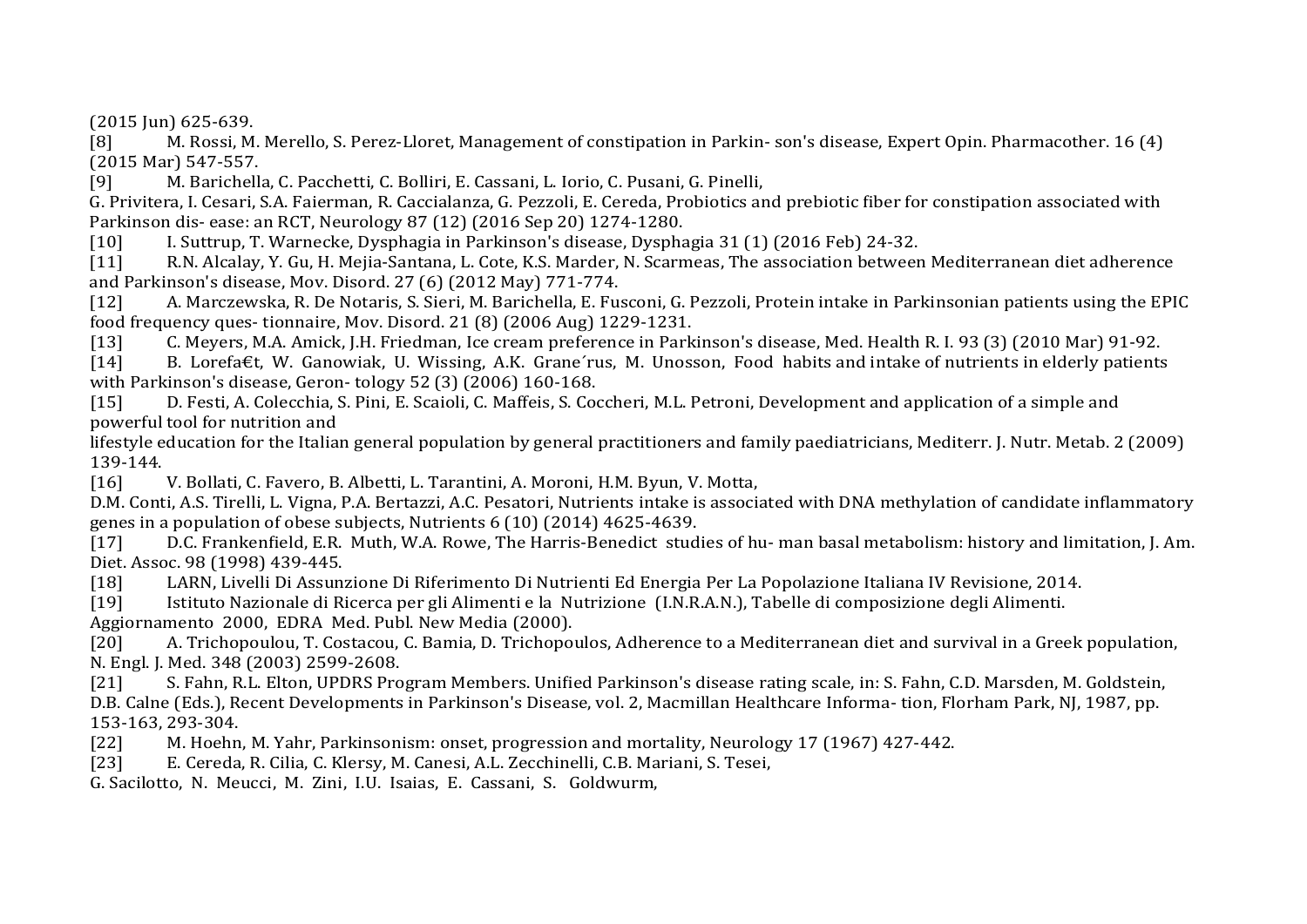M. Barichella, G. Pezzoli, Swallowing disturbances in Parkinson's disease: a multivariate analysis of contributing factors, Park. Relat. Disord. 20 (12) (2014 Dec) 1382-1387.<br>[24] M.L. Evatt. K.R. Chaudhuri. K.L.

[24] M.L. Evatt, K.R. Chaudhuri, K.L. Chou, E. Cubo, V. Hinson, K. Kompoliti, C. Yang,

W. Poewe, O. Rascol, C. Sampaio, G.T. Stebbins, C.G. Goetz, Dysautonomia rating scales in Parkinson's disease: sialorrhea, dysphagia, and constipation: Critique and recommendations by movement disorders task force on rating scales for Parkinson's disease, Mov. Disord. 24 (5) (2009 Apr 15) 635-646.

[25] W. Koller, S. Cone, G. Herbster, Caffeine and tremor, Neurology 37 (1) (1987 Jan) 169-172.<br>[26] M.P. Cecchini, F. Osculati, S. Ottaviani, F. Boschi, A. Fasano, M. Tinazzi, Taste performance in

[26] M.P. Cecchini, F. Osculati, S. Ottaviani, F. Boschi, A. Fasano, M. Tinazzi, Taste performance in Parkinson's disease, J. Neural Transm. (Vienna) 121 (2) (2014 Feb) 119-122.<br>[27] F. Sofi, F. Cesari, R. Abbate, G.F. Gensin

[27] F. Sofi, F. Cesari, R. Abbate, G.F. Gensini, A. Casini, Adherence to Mediterranean diet and health status: meta-analysis, BMJ 337 (2008 Sep 11) a1344.

[28] N. Scarmeas, J.A. Luchsinger, R. Mayeux, Y. Stern, Mediterranean diet and Alzheimer disease mortality, Neurology 69 (11) (2007 Sep 11) 1084-1093.<br>[29] F. Prinelli.

F. Prinelli, M. Yannakoulia, C.A. Anastasiou, F. Adorni, S.G. Di Santo,

M. Musicco, N. Scarmeas, M.L. Correa Leite, Mediterranean diet and other lifestyle factors in relation to 20-year all-cause mortality: a cohort study in an Italian population, Br. J. Nutr. 113 (6) (2015 Mar 28) 1003-1011.<br>[30] F. Limongi, M. Noale, A. Gesmundo, G. Crepaldi, S. Maggi, Adherence to the

[30] F. Limongi, M. Noale, A. Gesmundo, G. Crepaldi, S. Maggi, Adherence to the Mediterranean diet and all-cause mortality risk in an elderly Italian popula- tion: data from the ILSA study, J. Nutr. Health Aging 21 (5) (2017) 505-513.<br>[31] National Dysphagia Diet Task Force, National Dysphagia Diet. Standardization for Optima

National Dysphagia Diet Task Force, National Dysphagia Diet. Standardization for Optimal Care, American Dietetic Association, Chicago, IL, 2002.<br>[32] M. Moris

[32] M. Morishita, S. Mori, S. Yamagami, M. Mizutani, Effect of carbonated bever- ages on pharyngeal swallowing in young individuals and elderly inpatients, Dysphagia 29 (2) (2014 Apr) 213-222.<br>
[33] http://nut.entecra.it/358/31/news/ecco-la-nuova-r

[33] http://nut.entecra.it/358/31/news/ecco-la-nuova-piramide-alimentaree dellaedieta-mediterranea.html.<br>[34] J.G. Kalf, B.J. de Swart, B.R. Bloem, M. Munneke, Prevalence of oropharyngeal dysphagia in Parkinson's dise

[34] J.G. Kalf, B.J. de Swart, B.R. Bloem, M. Munneke, Prevalence of oropharyngeal dysphagia in Parkinson's disease: a meta-analysis, Park. Relat. Disord. 18 (2012) 311-315.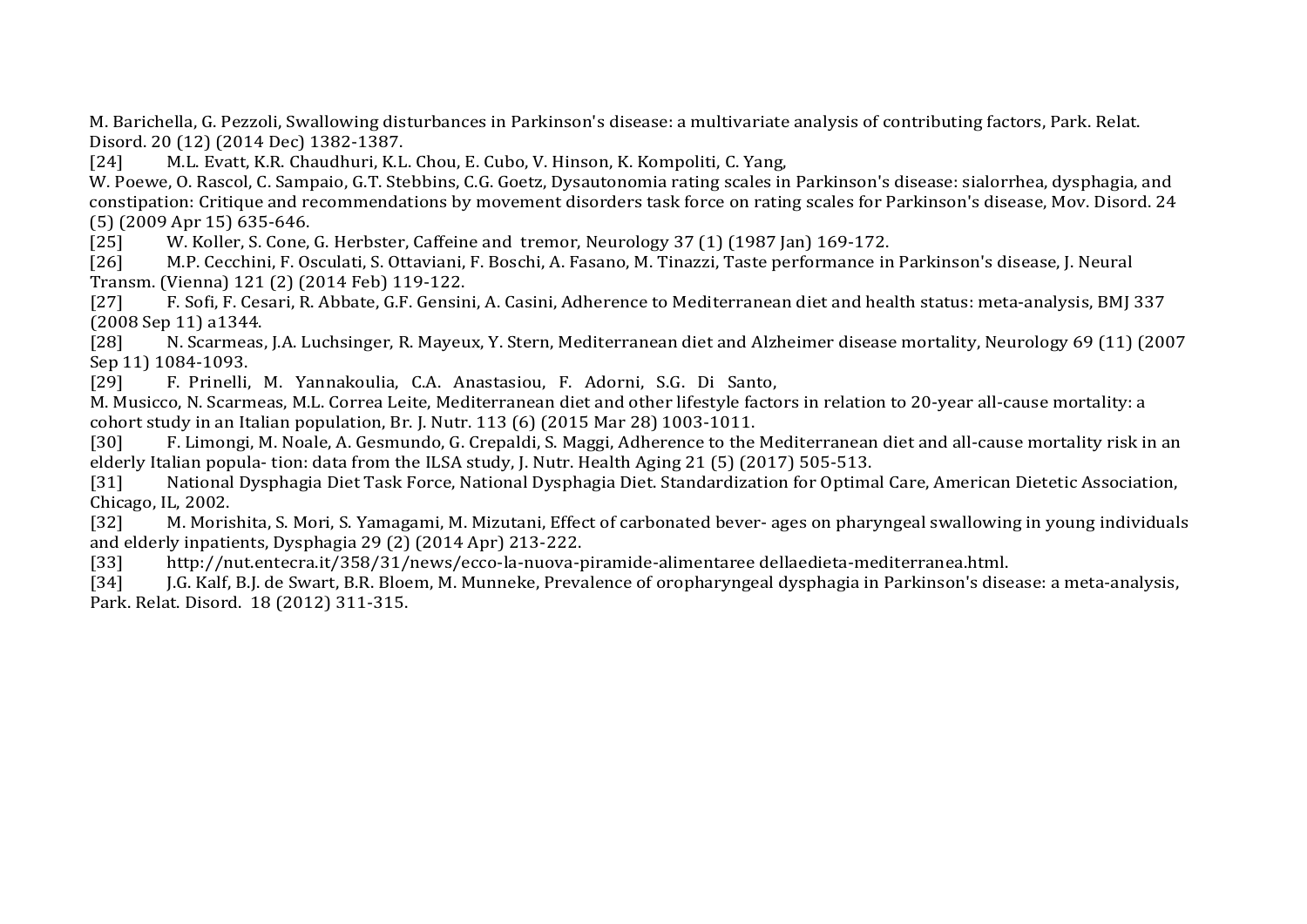

Fig. 1. Mediterranean diet score in the study population (controls, white; PD patients, black) and by disease duration (grey colour).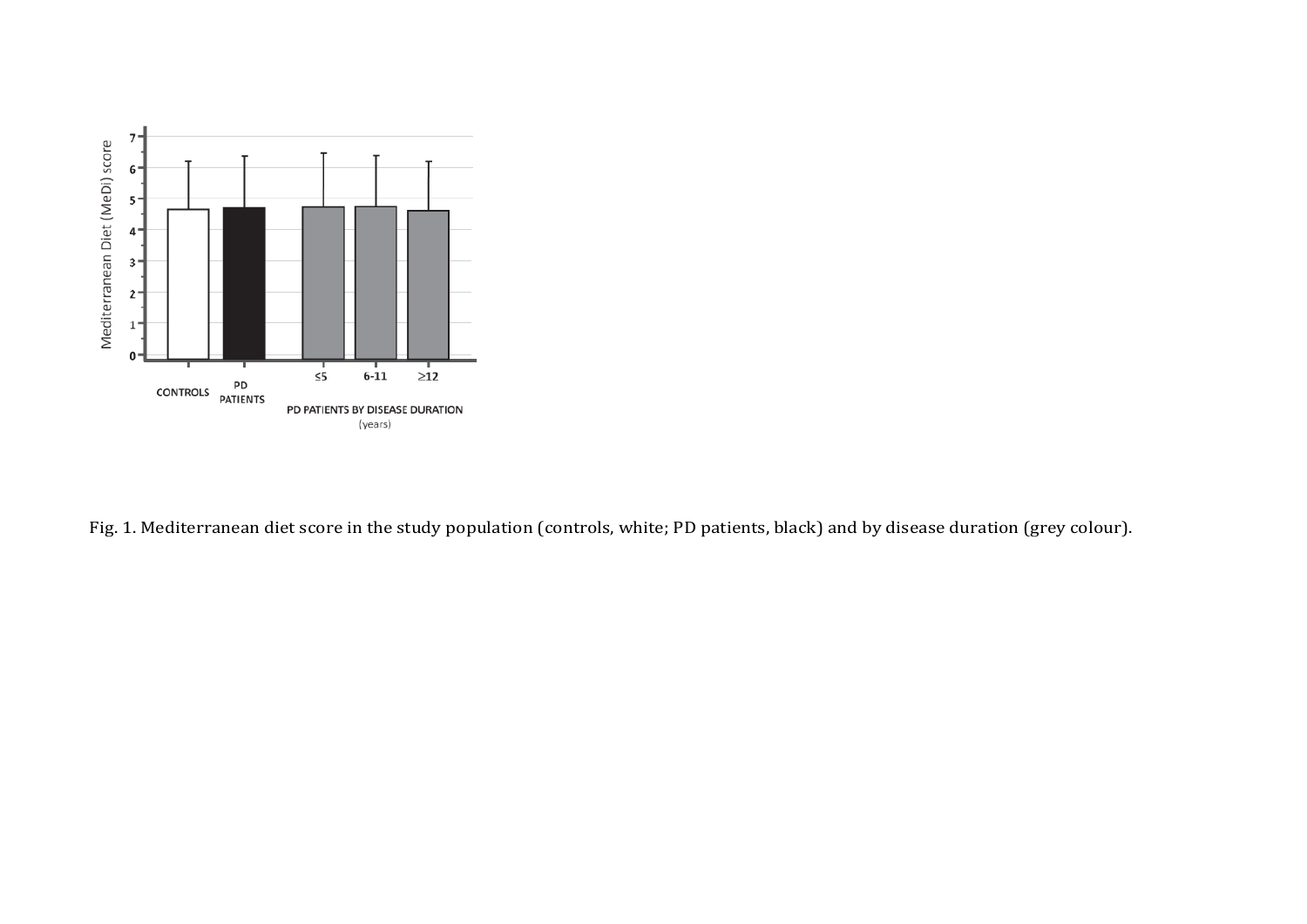**Table 1** Principal foodgroups consumption in the study population.

|                                                            | Overall population (N $\frac{1}{4}$ 1200) |                                                   |           |
|------------------------------------------------------------|-------------------------------------------|---------------------------------------------------|-----------|
|                                                            | Controlsa<br>$(N\frac{1}{4}600)$          | PD patients <sup>a</sup><br>$(N \frac{1}{4} 600)$ | P-valueb  |
| Mediterranean diet score                                   | 4.8(1.6)                                  | 4.9(1.7)                                          | 0.294     |
| <b>DAIRY PRODUCTS</b>                                      |                                           |                                                   |           |
| Skimmed/partly skimmed milk (ml/day)                       | 118 (75)                                  | 106 (78)                                          | 0.007     |
| Whole milk (ml/day)                                        | 101 (105)                                 | 83 (86)                                           | 0.001     |
| Soy milk or yogurt (ml/day)                                | 54 (51)                                   | 86 (73)                                           | < 0.001   |
| Yogurt without sugar (g/day)                               | 73 (90)                                   | 52 (72)                                           | < 0.001   |
| Sweetened yogurt (g/day)                                   | 56 (71)                                   | 68 (83)                                           | 0.007     |
| Grated cheese (g/day)                                      | 9(7)                                      | 13 (10)                                           | < 0.001   |
| Fresh cheese (g/day)                                       | 31 (23)                                   | 32 (21)                                           | <b>NS</b> |
| Seasoned cheese (g/day)                                    | 16 (16)                                   | 15 (12)                                           | <b>NS</b> |
| BREAD, PASTA AND CEREALS                                   |                                           |                                                   |           |
| Refined pasta, rice (g/day)                                | 66 (40)                                   | 74 (48)                                           | 0.002     |
| Whole grain pasta, rice (g/day)                            | 22 (27)                                   | 18 (24)                                           | 0.007     |
| White bread (g/day)                                        | 76 (51)                                   | 75 (51)                                           | <b>NS</b> |
| Whole grain bread (g/day)                                  | 33 (36)                                   | 26 (36)                                           | < 0.001   |
| Pizza (g/day)                                              | 29 (21)                                   | 32 (23)                                           | 0.018     |
| Sandwich/Toast (g/day)                                     | 30(43)                                    | 32 (41)                                           | <b>NS</b> |
| Potatoes (g/day)                                           | 40 (33)                                   | 52 (40)                                           | < 0.001   |
| Fried potatoes (g/day)                                     | 3(4)                                      | 3(4)                                              | NS        |
| Crackers, breadsticks (g/day)                              | 13 (20)                                   | 11 (18)                                           | <b>NS</b> |
| Biscuits (g/day)                                           | 29 (30)                                   | 32 (28)                                           | <b>NS</b> |
| Oatmeal (g/day)                                            | 14 (12)                                   | 12 (17)                                           | 0.019     |
| Sweetened breakfast cereals (g/day)                        | 14 (13)                                   | 13 (18)                                           | NS        |
| PROTEIN SOURCES (MEAT, FISH, CURED MEAT, EGGS AND LEGUMES) |                                           |                                                   |           |
| Chicken or turkey (g/day)                                  | 34 (17)                                   | 33 (17)                                           | NS        |
| Veal, beef (g/day)                                         | 24 (21)                                   | 23(16)                                            | <b>NS</b> |
| Fresh fish (g/day)                                         | 38 (27)                                   | 34 (26)                                           | 0.009     |
| Preserved fish (g/day)                                     | 7(7)                                      | 6(5)                                              | 0.004     |
| Shellfish (g/day)                                          | 13 (12)                                   | 13 (11)                                           | NS        |
| Cured meat/ham, cooked ham, salami (g/day)                 | 21 (16)                                   | 21 (15)                                           | <b>NS</b> |
| Eggs $(g/day)$                                             | 10(7)                                     | 12(8)                                             | < 0.001   |
| Legumes (g/day)                                            | 43 (28)                                   | 41 (28)                                           | <b>NS</b> |
| FRUIT AND VEGETABLES                                       |                                           |                                                   |           |
| Fresh fruit (g/day)                                        | 233 (157)                                 | 256 (141)                                         | 0.008     |
| Citrus fruits (g/day)                                      | 105 (102)                                 | 94 (97)                                           | NS        |
| Dried fruit in shell (g/day)                               | 12 (15)                                   | 10 (12)                                           | 0.011     |
| Raw vegetables (g/day)                                     | 175 (131)                                 | 158 (100)                                         | 0.012     |
| Cooked vegetables (g/day)                                  | 154 (104)                                 | 179 (120)                                         | < 0.001   |
| Cooked tomatoes (g/day)                                    | 45 (28)                                   | 51 (34)                                           | 0.001     |
| Vegetable soup/purée (g/day)                               | 95 (82)                                   | 112 (81)                                          | < 0.001   |
| <b>SUGAR AND SWEETS</b>                                    |                                           |                                                   |           |
| Sugar (g/day)                                              | 8.8(6.4)                                  | 8.2(6.8)                                          | <b>NS</b> |
| Artificial sweeteners (g/day)                              | 3.5(2.8)                                  | 2.6(2.5)                                          | < 0.001   |
| Milk puddings and custards (g/day)                         | 12 (17)                                   | 17 (19)                                           | < 0.001   |
| Ice cream (g/day)                                          | 16 (23)                                   | 21 (25)                                           | < 0.001   |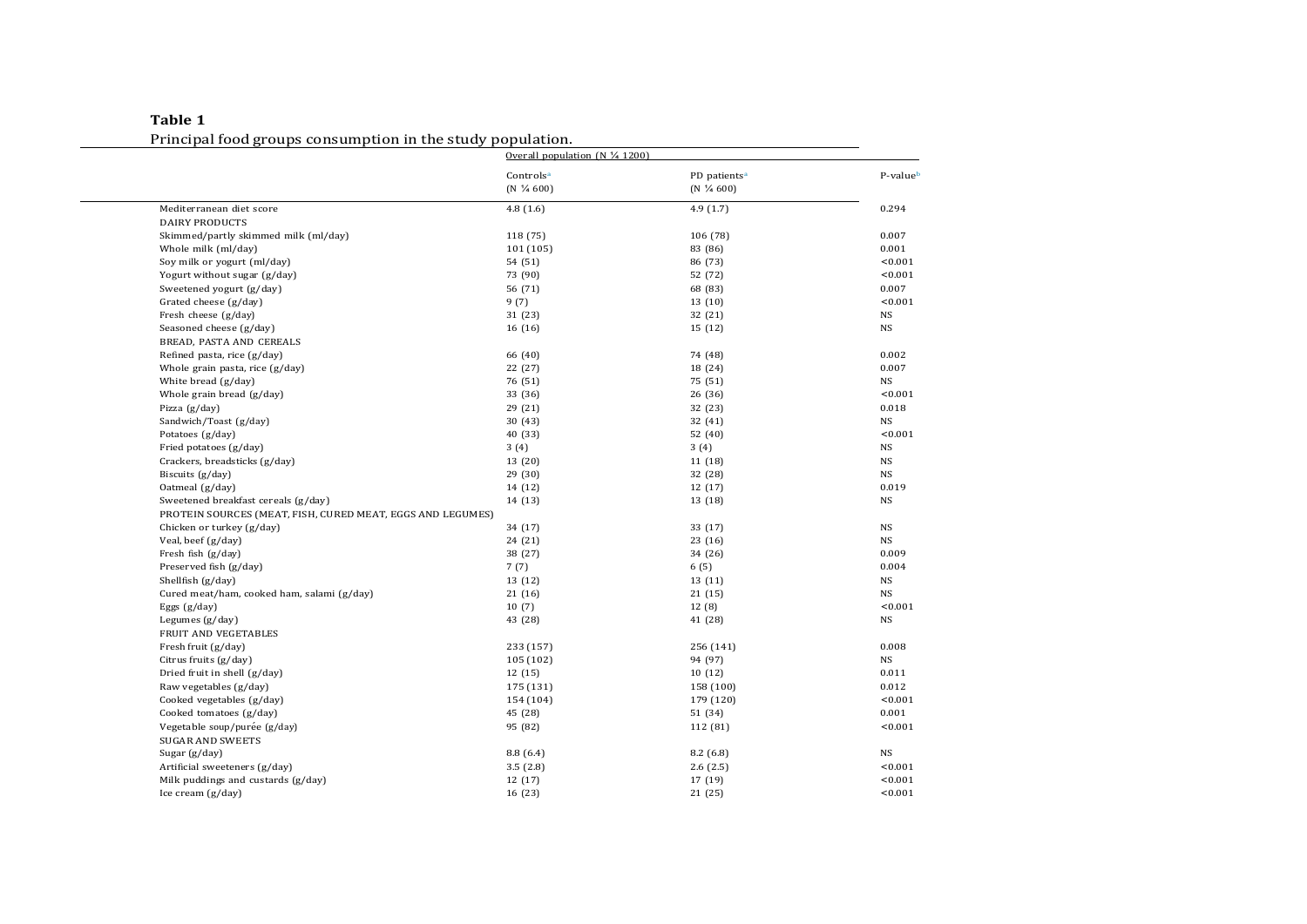| Chocolate by itself (g/day)               | 9(14)      | 10(15)     | <b>NS</b> |
|-------------------------------------------|------------|------------|-----------|
| Sweets containing sugar (g/day)           | 3.5(4.6)   | 4.4(5.8)   | <b>NS</b> |
| Sweets without sugar (g/day)              | 4.5(6.4)   | 4.0(5.9)   | <b>NS</b> |
| Candy bars, snacks (g/day)                | 6(10)      | 4(7)       | < 0.001   |
| Other snacks (g/day)                      | 13 (19)    | 13 (17)    | <b>NS</b> |
| DRESSINGS                                 |            |            |           |
| Olive oil (ml/day)                        | 28(15)     | 30(13)     | 0.014     |
| Seed oil (ml/day)                         | 2.0(4.5)   | 3.0(7.5)   | 0.005     |
| Butter $(g/day)$                          | 1.6(2.4)   | 1.6(3.9)   | NS        |
| Margarine (g/day)                         | 1.1(1.3)   | 4.0(7.8)   | < 0.001   |
| Dressings for pasta                       | 40 (35)    | 38 (28)    | <b>NS</b> |
| Mayonnaise (g/day)                        | 1.7(1.8)   | 1.8(2.1)   | <b>NS</b> |
| Ketchup (g/day)                           | 1.5(1.7)   | 1.7(2.3)   | <b>NS</b> |
| <b>DRINKS</b>                             |            |            |           |
| Water (ml/day)                            | 1344 (474) | 1092 (443) | < 0.001   |
| Wine (ml/day)                             | 135 (128)  | 111 (116)  | 0.001     |
| Beer (ml/day)                             | 44 (73)    | 49 (115)   | NS.       |
| Other alcoholic drinks (ml/day)           | 7(11)      | 4(6)       | < 0.001   |
| Sweetened fizzy drinks (ml/day)           | 47 (92)    | 56 (99)    | <b>NS</b> |
| Light fizzy drinks (ml/day)               | 52 (140)   | 45 (96)    | <b>NS</b> |
| Blended vegetables/fruit, juices (ml/day) | 77 (105)   | 95 (111)   | 0.004     |
| Tea (ml/day)                              | 108 (130)  | 87 (141)   | 0.009     |
| Coffee (ml/day)                           | 70 (50)    | 55 (47)    | < 0.001   |

<span id="page-12-0"></span>*Abbreviations*: NS, not significant.

<span id="page-12-1"></span><sup>a</sup> Data are provided as mean and standard deviation (between parentheses).

<sup>b</sup> According to between-group comparison by paired Student's t-test.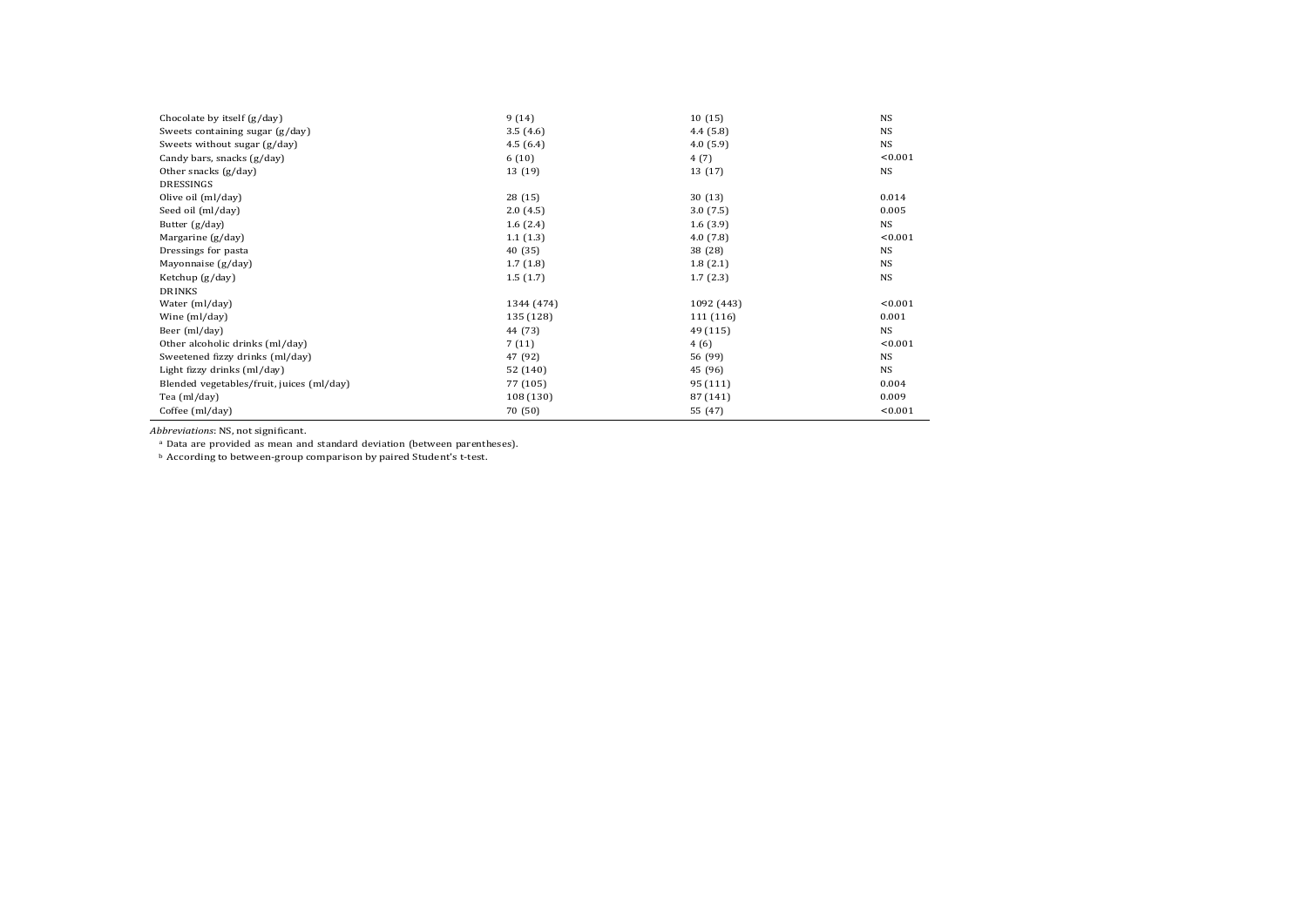### **Table 2**

Characteristics of Parkinson's disease patients by the presence of self-reported swallowing disturbances.

| Variable           |                                                | No swallowing disturbances | Swallowing disturbances | P-value <sup>a</sup> |
|--------------------|------------------------------------------------|----------------------------|-------------------------|----------------------|
|                    |                                                | (N % 528)                  | $(N\frac{1}{4}72)$      |                      |
| Male gender, N (%) |                                                | 183 (34.7)                 | 40(55.6)                | 0.001                |
|                    | Age, years [Mean (SD)]                         | 68.0 (9.6)                 | 71.1(7.7)               | 0.009                |
|                    | Disease duration, years [Mean (SD)]            | 9.3(7.0)                   | 8.8(6.1)                | 0.564                |
|                    | Body weight, kg [Mean (SD)]                    | 72.1 (16.9)                | 71.5 (15.4)             | 0.775                |
|                    | Body mass index, kg/m <sup>2</sup> [Mean (SD)] | 26.1(5.0)                  | 26.3(5.3)               | 0.752                |
|                    | UPDRS score, Mean (SD)                         |                            |                         |                      |
| Total,             |                                                | 39.1 (19.9)                | 67.7(27.7)              | < 0.001              |
| Part I,            |                                                | 2.0(1.9)                   | 3.9(2.3)                | < 0.001              |
| Part II,           |                                                | 12.9(7.1)                  | 23.4 (8.7)              | < 0.001              |
| Part III,          |                                                | 21.2 (11.7)                | 37.4 (17.6)             | < 0.001              |
| Part IV            |                                                | 3.0(2.7)                   | 3.1(2.7)                | 0.768                |
|                    | Hoehn-Yahr stage, Mean (SD)                    | 2.3(0.8)                   | 3.3(1.0)                | < 0.001              |
|                    | Calorie intake, kcal/kg/day [Mean (SD)]        | 31.3 (10.7)                | 30.8(10.5)              | 0.709                |
|                    | Protein intake, g/kg/day [Mean (SD)]           | 1.2(0.4)                   | 1.2(0.3)                | 0.896                |
|                    | Carbohydrates intake, g/day [Mean (SD)]        | 293.3 (81.4)               | 291.7 (107.7)           | 0.881                |
|                    | Lipids intake, g/day [Mean (SD)]               | 84.0 (23.3)                | 81.6 (25.8)             | 0.419                |
|                    | Water intake, mL/day [Mean (SD)]               | 1110 (463)                 | 958 (465)               | 0.011                |
|                    | Fluids intake, mL/day [Mean (SD)]              | 1611 (567)                 | 1467 (562)              | 0.043                |
|                    | Fibers intake, g/day [Mean (SD)]               | 32.0 (8.5)                 | 32.7 (9.5)              | 0.519                |
|                    | Calcium intake, mg/day [Mean (SD)]             | 1019 (278)                 | 1058 (359)              | 0.283                |
|                    | Iron intake, mg/day [Mean (SD)]                | 13.9(3.4)                  | 13.9(3.4)               | 0.920                |
|                    | Vitamin D intake, mg/day [Mean (SD)]           | 2.6(1.1)                   | 2.7(1.1)                | 0.470                |
|                    | Vitamin B12 intake, mg/day [Mean (SD)]         | 4.6(1.6)                   | 4.3(1.3)                | 0.128                |
|                    | Vitamin C intake, mg/day [Mean (SD)]           | 220 (88)                   | 252 (95)                | 0.325                |
|                    | Folate intake, mg/day [Mean (SD)]              | 448 (127)                  | 472 (124)               | 0.132                |

<span id="page-13-0"></span>*Abbreviations*: SD, standard deviation; UPDRS, Unified Parkinson's Disease Rating Scale.

<sup>a</sup> According to between-group comparison by Student's t-test or Fisher's exact test as appropriate.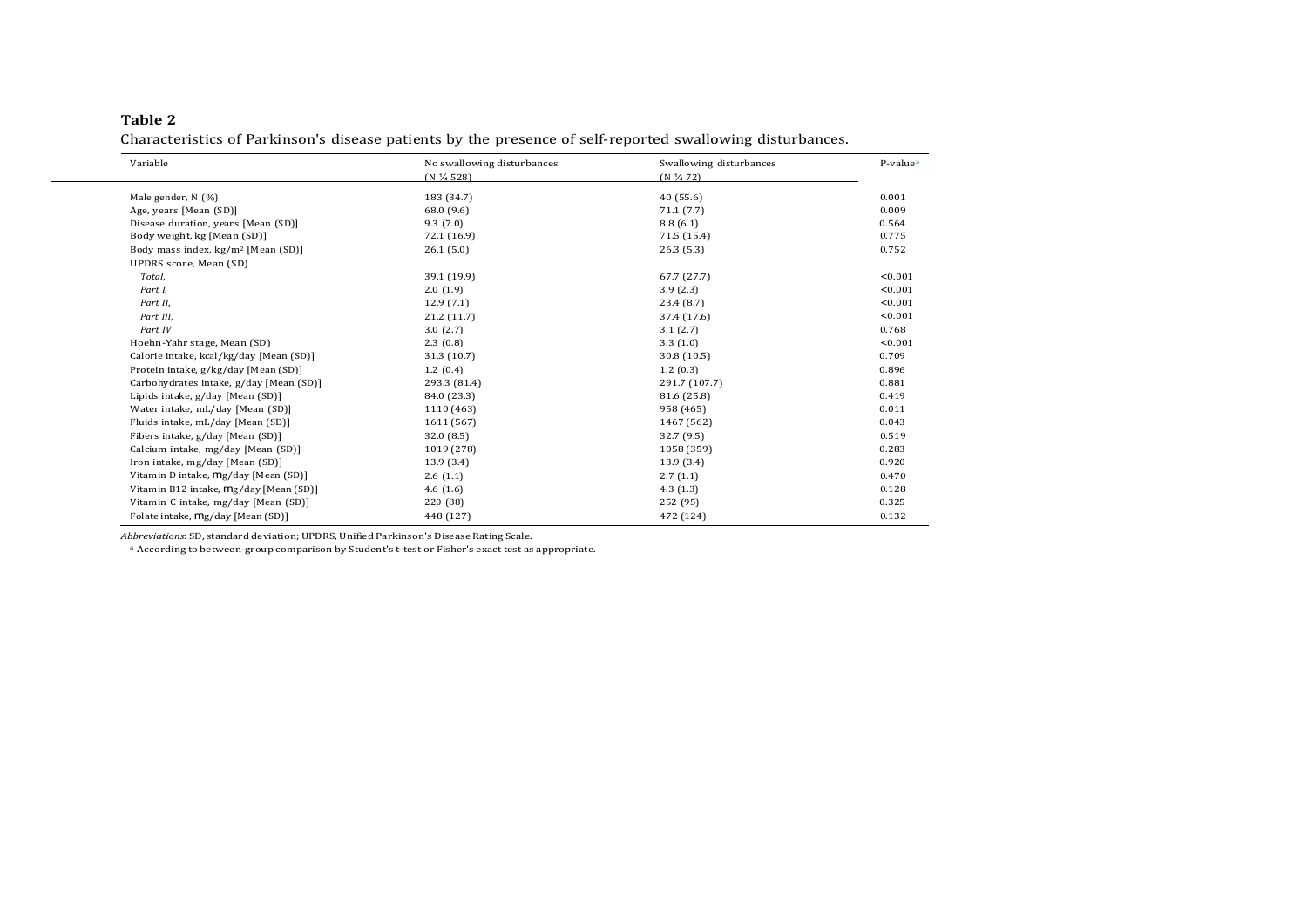## **Table 3** Principal food groups consumption in PD patients by self-reported swallowing disturbances.

|                                                            | No swallowing disturbances <sup>a</sup><br>(N % 528) | Swallowing disturbances <sup>a</sup><br>(N % 72) | P-valueb  |
|------------------------------------------------------------|------------------------------------------------------|--------------------------------------------------|-----------|
| Mediterranean diet score                                   | 4.8(1.7)                                             | 4.9(1.6)                                         | 0.638     |
| <b>DAIRY PRODUCTS</b>                                      |                                                      |                                                  |           |
| Skimmed/partly skimmed milk (ml/day)                       | 109 (89)                                             | 84 (64)                                          | 0.022     |
| Whole milk (ml/day)                                        | 85 (91)                                              | 68 (53)                                          | NS        |
| Soy milk or yogurt (ml/day)                                | 84 (80)                                              | 101 (73)                                         | <b>NS</b> |
| Yogurt without sugar (g/day)                               | 47 (86)                                              | 88 (65)                                          | < 0.001   |
|                                                            |                                                      |                                                  | < 0.001   |
| Sweetened yogurt (g/day)<br>Grated cheese (g/day)          | 60 (63)<br>12(9)                                     | 127 (85)<br>20(8)                                | NS        |
|                                                            |                                                      |                                                  |           |
| Fresh cheese (g/day)                                       | 32 (21)                                              | 32 (22)                                          | NS        |
| Seasoned cheese (g/day)                                    | 15 (12)                                              | 15(13)                                           | NS        |
| BREAD, PASTA AND CEREALS                                   |                                                      |                                                  |           |
| Refined pasta, rice (g/day)                                | 74 (40)                                              | 74 (39)                                          | NS        |
| Whole grain pasta, rice (g/day)                            | 17 (19)                                              | 25(18)                                           | < 0.001   |
| White bread (g/day)                                        | 76 (54)                                              | 68 (34)                                          | NS        |
| Whole grain bread (g/day)                                  | 29 (38)                                              | 4 (34)                                           | < 0.001   |
| Pizza (g/day)                                              | 33 (22)                                              | 25 (26)                                          | 0.005     |
| Sandwich/Toast (g/day)                                     | 31 (38)                                              | 39 (25)                                          | NS        |
| Potatoes (g/day)                                           | 50 (35)                                              | 67 (83)                                          | 0.002     |
| Fried potatoes (g/day)                                     | 3(4)                                                 | 3(3)                                             | NS        |
| Crackers, breadsticks (g/day)                              | 11 (14)                                              | 11(5)                                            | <b>NS</b> |
| Biscuits (g/day)                                           | 32 (27)                                              | 32 (45)                                          | NS        |
| Oatmeal (g/day)                                            | 13 (20)                                              | 5(9)                                             | < 0.001   |
| Sweetened breakfast cereals (g/day)                        | 12 (14)                                              | 20(14)                                           | < 0.001   |
| PROTEIN SOURCES (MEAT, FISH, CURED MEAT, EGGS AND LEGUMES) |                                                      |                                                  |           |
| Chicken or turkey (g/day)                                  | 32 (17)                                              | 40 (16)                                          | < 0.001   |
| Veal, beef (g/day)                                         | 24 (17)                                              | 16(14)                                           | < 0.001   |
| Fresh fish (g/day)                                         | 34 (25)                                              | 34 (26)                                          | <b>NS</b> |
| Preserved fish (g/day)                                     | 6(5)                                                 | 6(5)                                             | NS        |
| Shellfish (g/day)                                          | 13 (11)                                              | 13(10)                                           | NS        |
| Cured meat/ham, cooked ham, salami (g/day)                 | 21(15)                                               | 21(16)                                           | <b>NS</b> |
| Eggs $(g/day)$                                             | 13(8)                                                | 5(8)                                             | < 0.001   |
| Legumes (g/day)                                            | 40 (27)                                              | 48 (35)                                          | 0.024     |
| FRUIT AND VEGETABLES                                       |                                                      |                                                  |           |
| Fresh fruit (g/day)                                        | 260 (140)                                            | 227 (145)                                        | <b>NS</b> |
| Citrus fruits (g/day)                                      | 96 (103)                                             | 79 (98)                                          | NS        |
| Dried fruit in shell (g/day)                               | 10(13)                                               | 10(12)                                           | <b>NS</b> |
| Raw vegetables (g/day)                                     | 167 (106)                                            | 92 (72)                                          | < 0.001   |
| Cooked vegetables (g/day)                                  | 172 (112)                                            | 230 (153)                                        | < 0.001   |
| Cooked tomatoes (g/day)                                    | 51 (34)                                              | 51 (51)                                          | NS        |
| Vegetable soup/purée (g/day)                               | 102 (82)                                             | 185 (81)                                         | < 0.001   |
| <b>SUGAR AND SWEETS</b>                                    |                                                      |                                                  |           |
|                                                            |                                                      |                                                  | <b>NS</b> |
| Sugar (g/day)                                              | 8.3(7.1)                                             | 7.5(6.5)                                         |           |
| Artificial sweeteners (g/day)                              | 2.8(2.6)                                             | 1.1(2.6)                                         | < 0.001   |
| Milk puddings and custards (g/day)                         | 16 (18)                                              | 24 (24)                                          | < 0.001   |
| Ice cream (g/day)                                          | 21 (26)                                              | 21 (21)                                          | NS        |
| Chocolate by itself (g/day)                                | 11 (16)                                              | 2.7(18)                                          | < 0.001   |